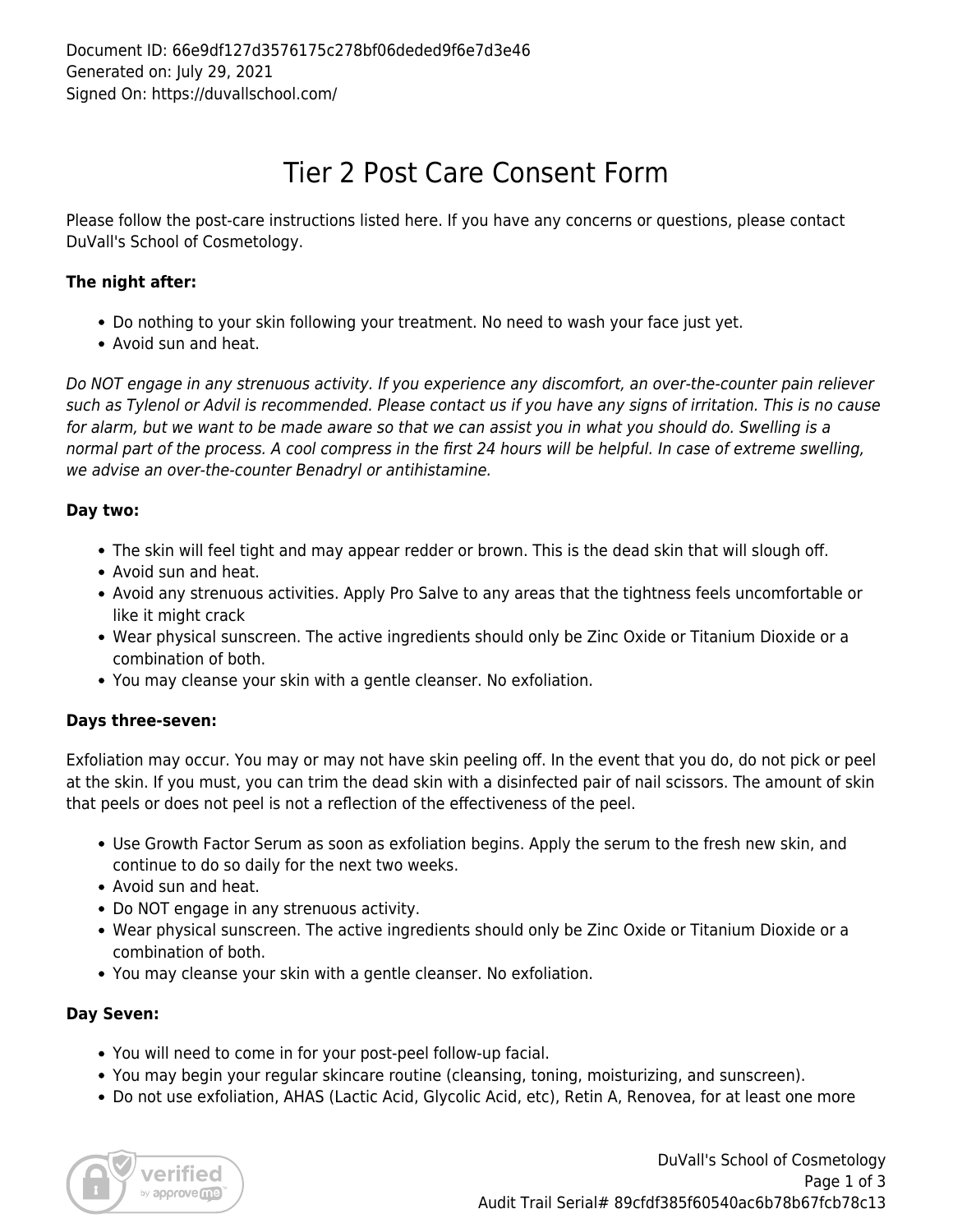week.

#### **Caution: DO NOT pick or prematurely peel the skin. This can cause irritation and potential scarring. You must wear physical sunscreen daily.**

Your signature acknowledges that you understand these post-care instructions and that you agree to follow them. This also acknowledges that you will call Duvall's School of Cosmetology with any concerns or questions.

**Date** July 3, 2022

X